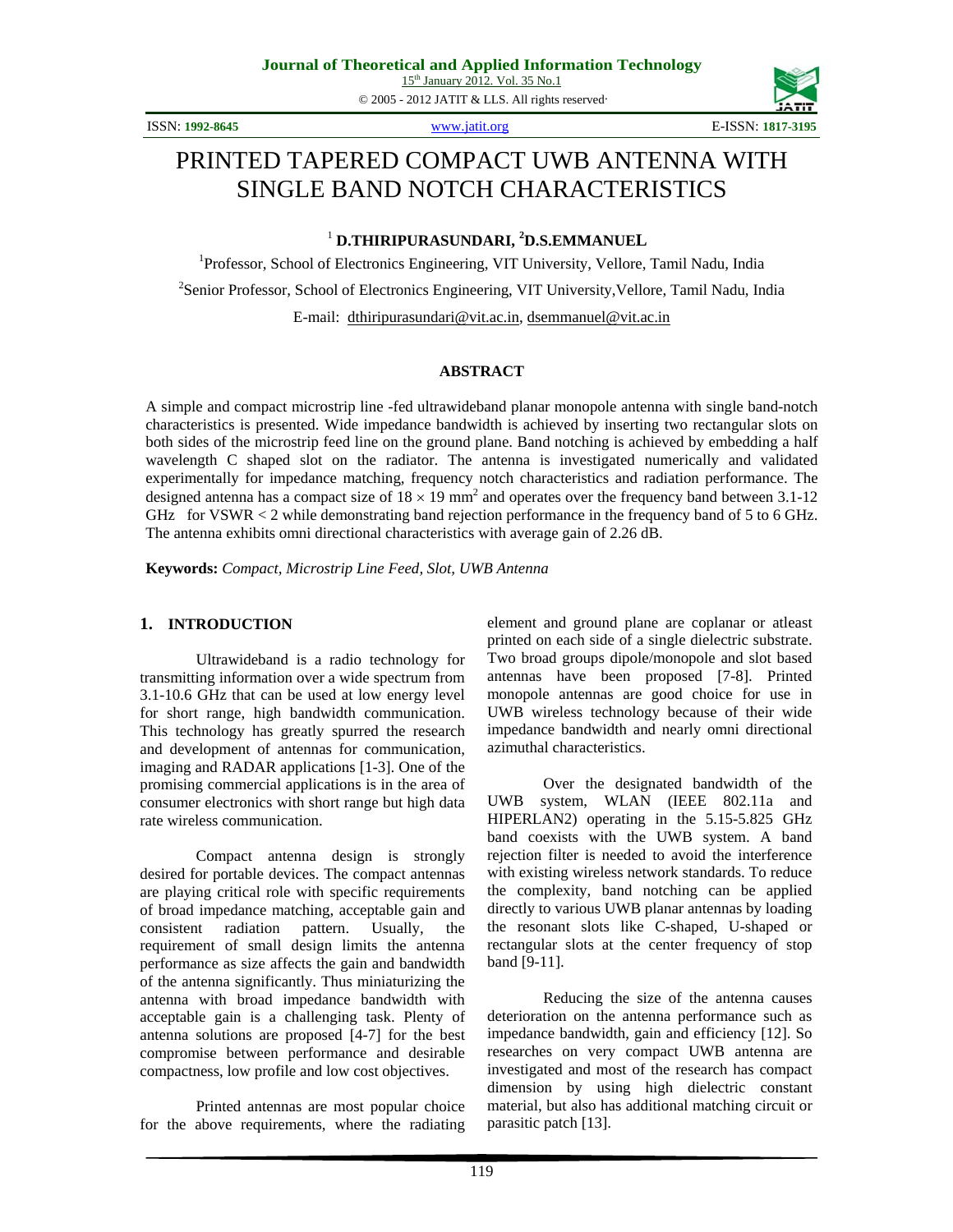#### **Journal of Theoretical and Applied Information Technology**  15<sup>th</sup> January 2012. Vol. 35 No.1 © 2005 - 2012 JATIT & LLS. All rights reserved.

ISSN: **1992-8645** www.jatit.org E-ISSN: **1817-3195**

12 19 5  $g=2$ у Ws X (a) Top view (b) Bottom view

Fig.1. Geometry of the proposed planar monopole antenna (units: mm)

In this paper a compact ultra wideband antenna is proposed for wireless application. Reduction in bandwidth due to size miniaturization is compensated by beveling the antenna with a pair of slots in the ground plane. These slots enhance the bandwidth by introducing two resonant modes. The proposed antenna is further extended to band notch function by inscribing a C shaped slot.

# **2. ANTENNA DESIGN**

#### **2.1 Antenna Geometry**

The configuration of the proposed antenna is shown in Fig.1. It consists of a beveled radiating patch with a C shaped slot, partial ground plane with rectangular slots. The overall size of the antenna is  $18 \times 19$  mm<sup>2</sup>. The gap between the radiator and ground plane is 2 mm. A  $50\Omega$ , 1.86 mm wide micro strip line connects the patch and feed. The antenna is printed on both the top (radiating patch and feed line) and underside (ground plane) of a FR4 substrate, with relative permittivity  $\varepsilon_r = 4.4$ , loss tangent of 0.02 and thickness of 1.6 mm. The radiating patch is symmetric around y-axis.

# **2.2 Parametric study**

A parametric study was carried out to achieve UWB bandwidth and band rejection operation using CST Microwave Studio based on Finite Integration Technique [14]. Every geometrical parameter has different effects on the performance of the proposed antenna. The investigation revealed that the operating band of the antenna and band notch is mainly determined by the gap between the patch and the ground plane (g), width of the slot  $(W_s)$ , position of the slot  $(S_n)$  and tapering angle of the patch  $(\theta)$ .

## 2.2.1 Effect of the ground plane (g)

The ground plane of the proposed antenna is also part of the antenna. At low frequencies current is mainly distributed over the radiator and the ground plane. Simulated VSWR of the antenna as a function of frequency for different values of feed gap with other parameters fixed is shown in Fig.2. It is observed that the impedance bandwidth at the upper operating frequency increases as ground plane length increases. It is also observed that the additional resonance occur at 10.5 GHz due to capacitive and inductive effect caused by EM coupling effect between the patch and ground plane.

#### 2.2.2. Effect of Slot Width (W<sub>s</sub>)

The effect of slot width on the antenna performance is studied by varying the width. As  $W_s$  is varied from 1 mm to 3 mm in steps of 0.5 mm, upper notch frequency increases from 5.934 GHz to 6.515 GHz as shown in Fig.3. The impedance bandwidth of the antenna and center frequency of the notch remains unchanged.

# 2.2.3. Effect of slot position  $(S_p)$

 The simulated VSWR characteristics for various slot positions are depicted in Fig.4. It is observed that the high frequency band is reduced as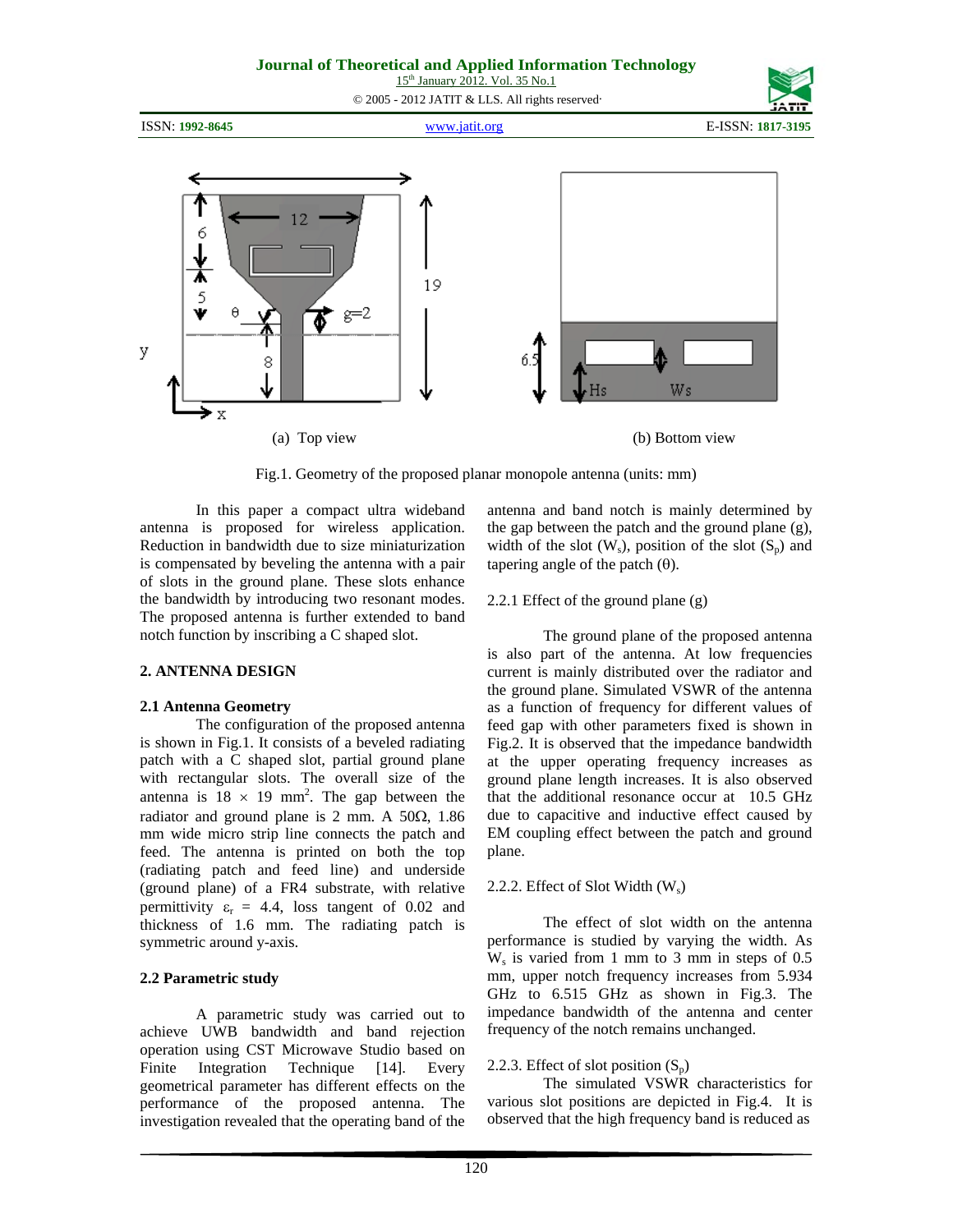15<sup>th</sup> January 2012. Vol. 35 No.1



Fig.5 Effect of tapering angle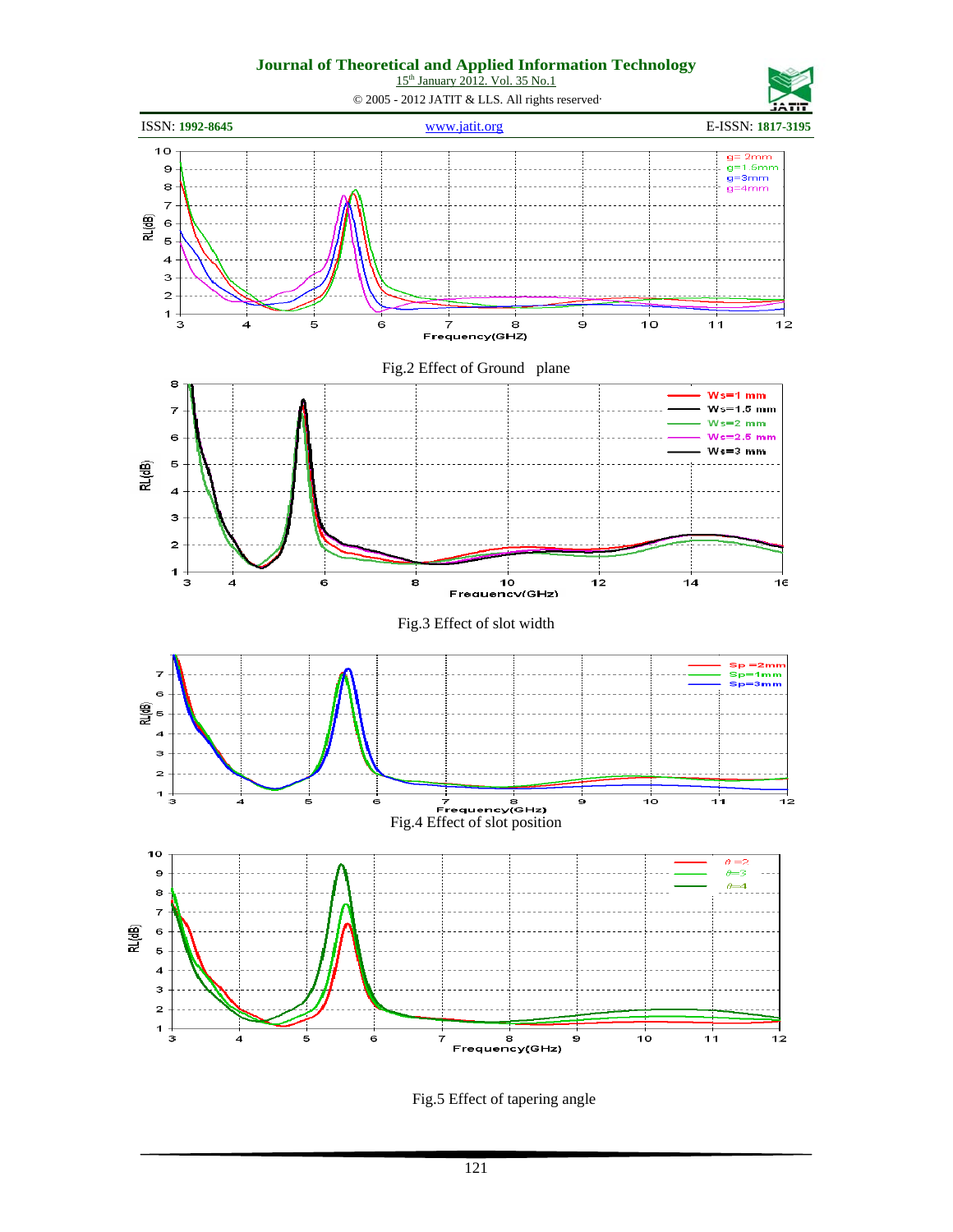#### **Journal of Theoretical and Applied Information Technology**

15<sup>th</sup> January 2012. Vol. 35 No.1

© 2005 - 2012 JATIT & LLS. All rights reserved.

|                 |                      | -----             |
|-----------------|----------------------|-------------------|
| ISSN: 1992-8645 | www istit org        | E-ISSN: 1817-3195 |
| .               | .<br>$ -$<br>_______ |                   |

the slot position is closer to the edge of the ground plane. Hence slot position is chosen to be 3 mm from the edge of the ground plane.

#### 2.2.4 Effect of tapering angle  $(\theta)$

The gap between the radiating patch and ground plane has an important effect on impedance matching of the proposed antenna. As the angle between the patch and feed line decreases, the notch frequency band widens and the center of the notch band shifts from 4.8093 GHz to 6.115 GHz as shown in Fig.5. High frequency band reduces due to improper matching between the feed and the patch. Hence band notch and bandwidth can be controlled by varying angle between the feed and the patch.

#### **3. EXPERIMENTAL RESULT AND DISCUSSION**

After the optimization of antenna parameters the proposed antenna was fabricated and the VSWR characteristics were measured using Agilent N5230A network analyzer. The simulated and measured results evidenced a significant similarity. Measured results shows that the impedance bandwidth is 8.9 GHz stretching over the frequency range from 3 GHz to 12 GHz for  $S_{11}$  < -10 dB.

A sharp increase in VSWR is observed at notched frequency band 5-6 GHz as shown in Fig.6. The photograph of the fabricated antenna is shown in Fig.7.

The 3D radiation pattern for total radiated electric fields was measured at 3.5 and 4.5 GHz by using Orbit-MiDAS far-field measurement system in a CTIA validated full anechoic chamber. The dimension of the chamber is  $8 \times 4 \times 4$  m<sup>3</sup>. The measurement was performed using a standard double ridge horn antenna as a reference antenna. The distance between the transmitting and receiving antenna is 4 m. The measured and simulated H-plane (x-z plane) and E-plane (y-z plane) radiation characteristics at 3.5 and 4.5 GHz are shown in Fig.8 and Fig. 9 respectively.



Fig.6 Measured and simulated VSWR of the proposed antenna







Fig.7. Photograph of the fabricated antenna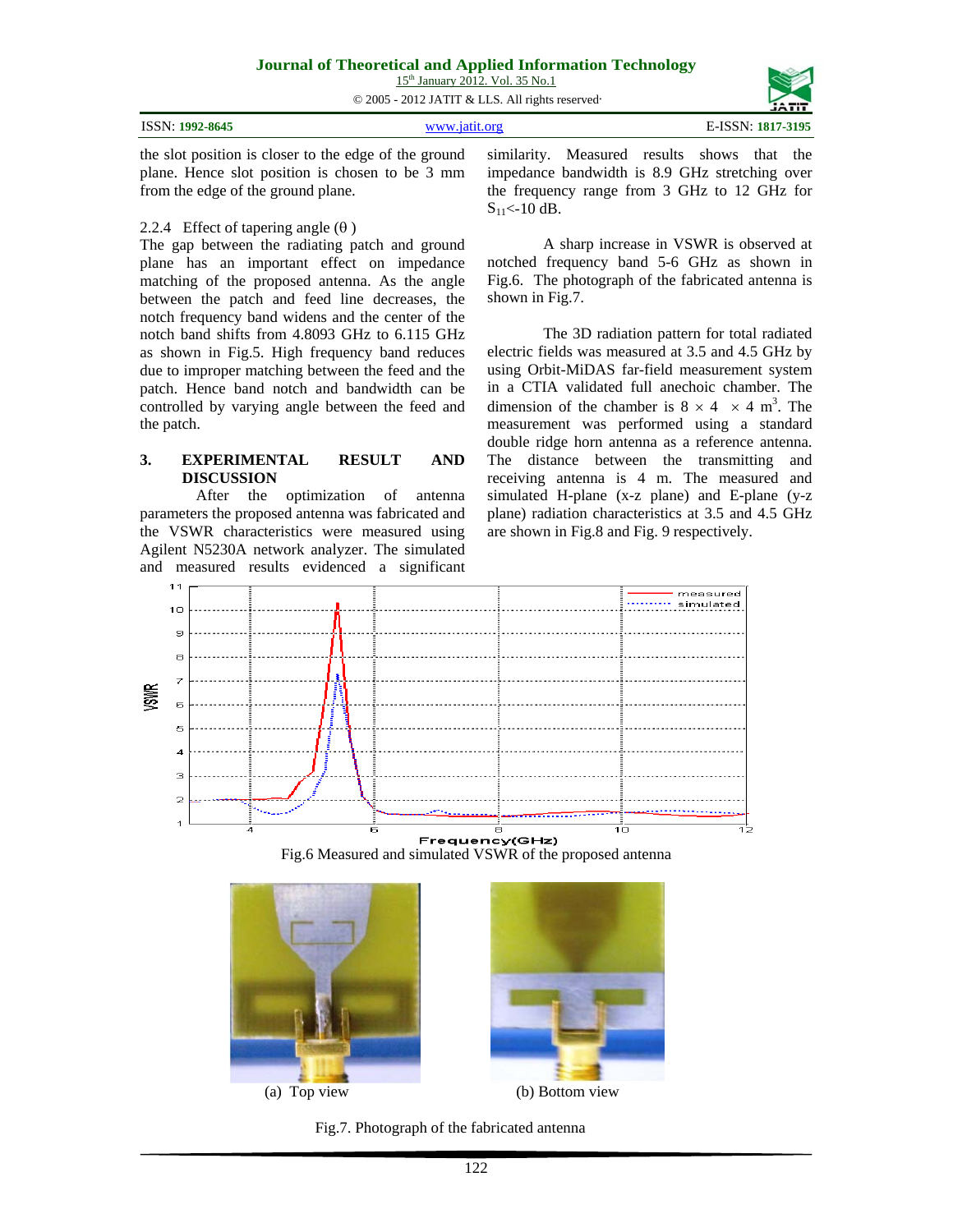15<sup>th</sup> January 2012. Vol. 35 No.1

© 2005 - 2012 JATIT & LLS. All rights reserved.



#### measured simulated 90 120 120 60 60 150 150 30 30 180 180 Ó O 40,  $-15$  $275$  $15 10<sup>7</sup>$  $-27.5$ ź. 40.  $10<sup>10</sup>$ 210 330 210 330 y  $240$ .<br>300 240 300 Fig.8. Measured and simulated radiation pattern in the xz plane at (a) 3.5 GHz (b) 4.5 GHz



Fig. 9 Measured and simulated radiation pattern in the yz plane at (a) 3.5 GHz (b) 4.5 GHz



Fig.10.Simulated and measured antenna gain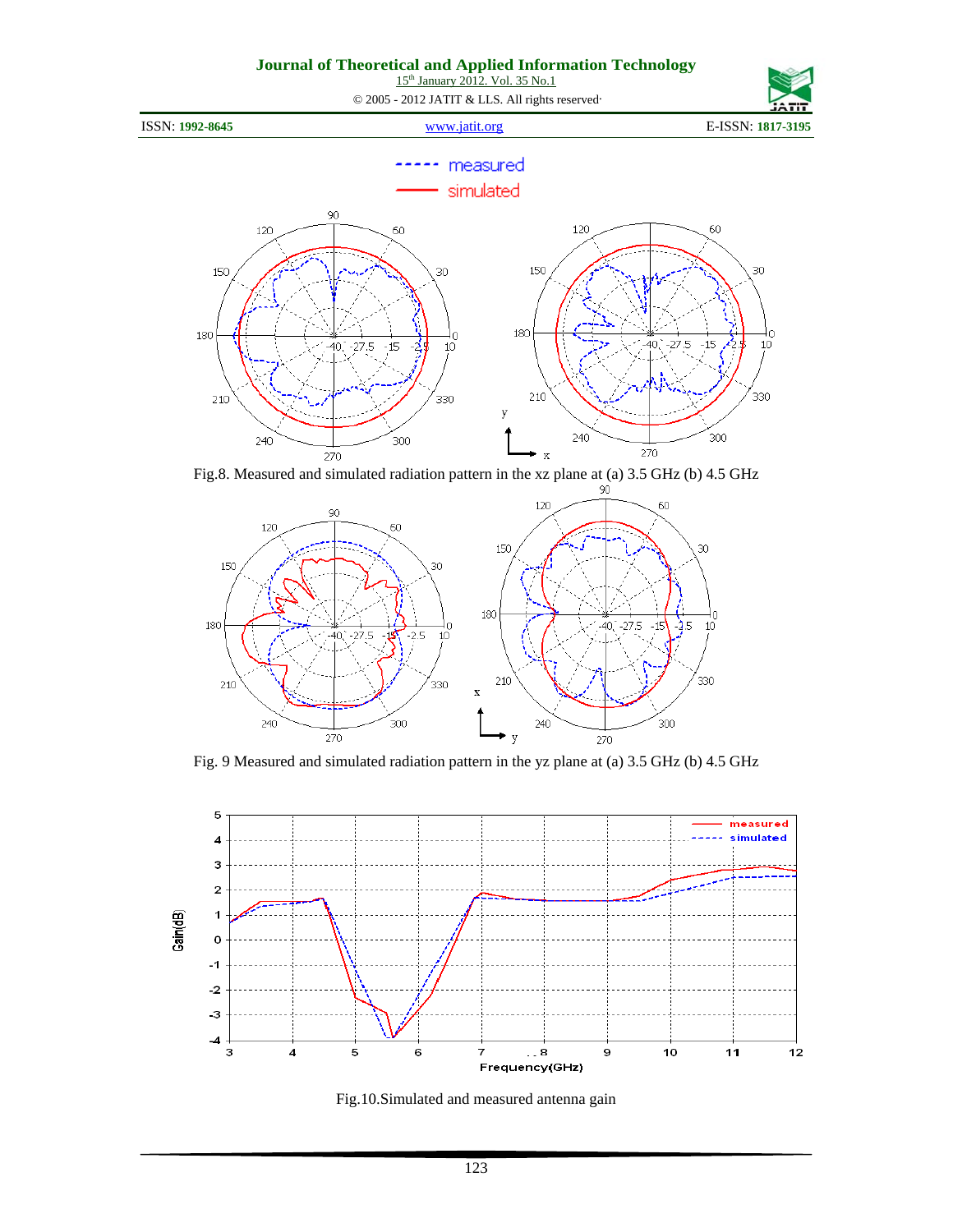# **Journal of Theoretical and Applied Information Technology**

15<sup>th</sup> January 2012. Vol. 35 No.1

© 2005 - 2012 JATIT & LLS. All rights reserved.

| ISSN: 1992-8645 | --------<br>E-ISSN: 1817-3195 |
|-----------------|-------------------------------|
|                 |                               |

It can be seen that the radiation pattern in the Hplane are nearly omni directional similar to the typical printed monopole antenna. The measured Eplane patterns follow the shape of the simulated ones. There are many ripples and distortions on the measured curves, which are caused by the feed connector and the coaxial cable. The antenna gain variations are less than 3 dB throughout the desired UWB band. The gain at 5.5 GHz, demonstrates that the antenna has much lower gain of -4.0296 dB. The reduction in gain at the notch frequency is significantly greater than the reduction of power fed into the antenna caused by return loss. This is because most of the current are trapped in a small region of the parallel LC equivalent circuit and the resultant radiation fields cancel out and thus the antenna does not radiate. Simulated gain of the proposed antenna has good gain flatness over the operating band except for the notch band as shown in Fig.10.

# **4. CONCLUSION**

A compact  $18 \times 19$ mm<sup>2</sup> microstrip line fed planar monopole antenna with UWB bandwidth of 3-12 GHz except for the notch band of 5-6 GHz has been proposed and implemented. Compact size with wideband width is achieved by truncating the low current region, tapering the antenna structure and beveling the ground plane using slots. Several design parameters have been investigated for optimal design. Band stop characteristic is achieved by etching a C shaped slot. It is seen that the proposed antenna has omni directional radiation pattern with flat gain variation over the full UWB band except for the notch band. Therefore the proposed antenna is suitable for UWB communication and at the same time prevents interference with the WLAN system.

# **REFERENCES**

- [1] G.M.Yang, R.H.Jim, G.B.Xiao, C.Vittoria, V.G.Harris, and N.X.Sun, "Ultrawideband Antennas with Multiresonant Split-Ring Loops", *IEEE Trans. on Antennas and Propagat.*, vol.57, No.1, pp. 256-260, Jan.2009.
- [2] Sunil Kumar Rajjagopal, and Satish Kumar Sharma, "Investigations on Ultrawideband Pentagon shape Microstrip Slot Antenna for Wireless Communications", *IEEE Trans. on*

*Antennas and Propagat.*, vol.57, No.5, pp. 1353-1357, May.2009

- [3] Cho-Kang-Hsu and Shyh-Jong Chung, "A Wideband DVB Fork Shaped Monopole Antenna with Coupling Effect for USB Dongle Applications", *IEEE Trans. on Antennas and Propagat.*, vol.58, No.9, pp. 3026-3029, Sep.2010.
- [4] Quiubo Ye, Zhi Ning Chen and Terence S.P.See, "Miniaturization of Small Printed<br>Antenna for WPAN", IEEE International WPAN", *IEEE International Workshop on Antenna Technology, iWAT-*2009, pp.1-4.
- [5] Nakchung Choi, Changwon Jung, Joonho Byun, Frances J.Harackiewicz, Myun-Joo park, Yang-Seek Chung, Taekyn Kim and Byungie Lee, "Compact UWB Antenna with I-Shaped Band-Notch Parasitic Element for Laptop Applications", *IEEE Trans. on Antennas and Propagat., Letters*, vol.8, pp. 580-582,.2009.
- [6] Soheil Radiom, Hadi Aliakbaraian, Guy.A.E.Vandenbosch and Georges G.E.Gielen, "An Effective Technique for symmetric Planar Monopole Antenna Miniaturization", *IEEE Trans. on Antennas and Propagat.*, vol.57,no.10, pp. 2989- 2996,.Oct 2009.
- [7] X.Qing, Z.N.Chen, "Compact Coplanar Waveguide-Fed Ultra-Wideband Monopole-Like Slot Antenna, *IET Microw. Antennas Propagat*., vol.3, Iss.5, pp.889-898, 2009.
- [8] Kun Song, Ying-Zeng,Yin and Li Zhang, "A Novel Monopole Antenna with a Self-Similar Slot for Wideband Applications", *Microwave Opt.Technol Lett*, vol.52, No.1, pp.95-99, Jan.2010.
- [9] Joon-Won Jang and Hee-Yong Hwang, "An Improved Band-rejection UWB Antenna with Resonant Patches And A Slot", IEEE Antennas and Propogat. Lett., vol.8, pp.299-302, 2009.
- [10] Wen-jun Lei, Chong-Hu Cheng and Hong Bu Su, "Improved Frequency Notched Ultra Wideband Slot Antenna Using Square Ring Resonator", *IEEE Trans. on Antennas and Propagat.*, vol.55,no.9, pp. 2245-2450,.Sep. 2007.
- [11]Tzyh Ghuang Ma and Jyh-Woei Tsai, "Band Rejected Planar Monopole Antenna with High Frequency Selectivity and Controllable